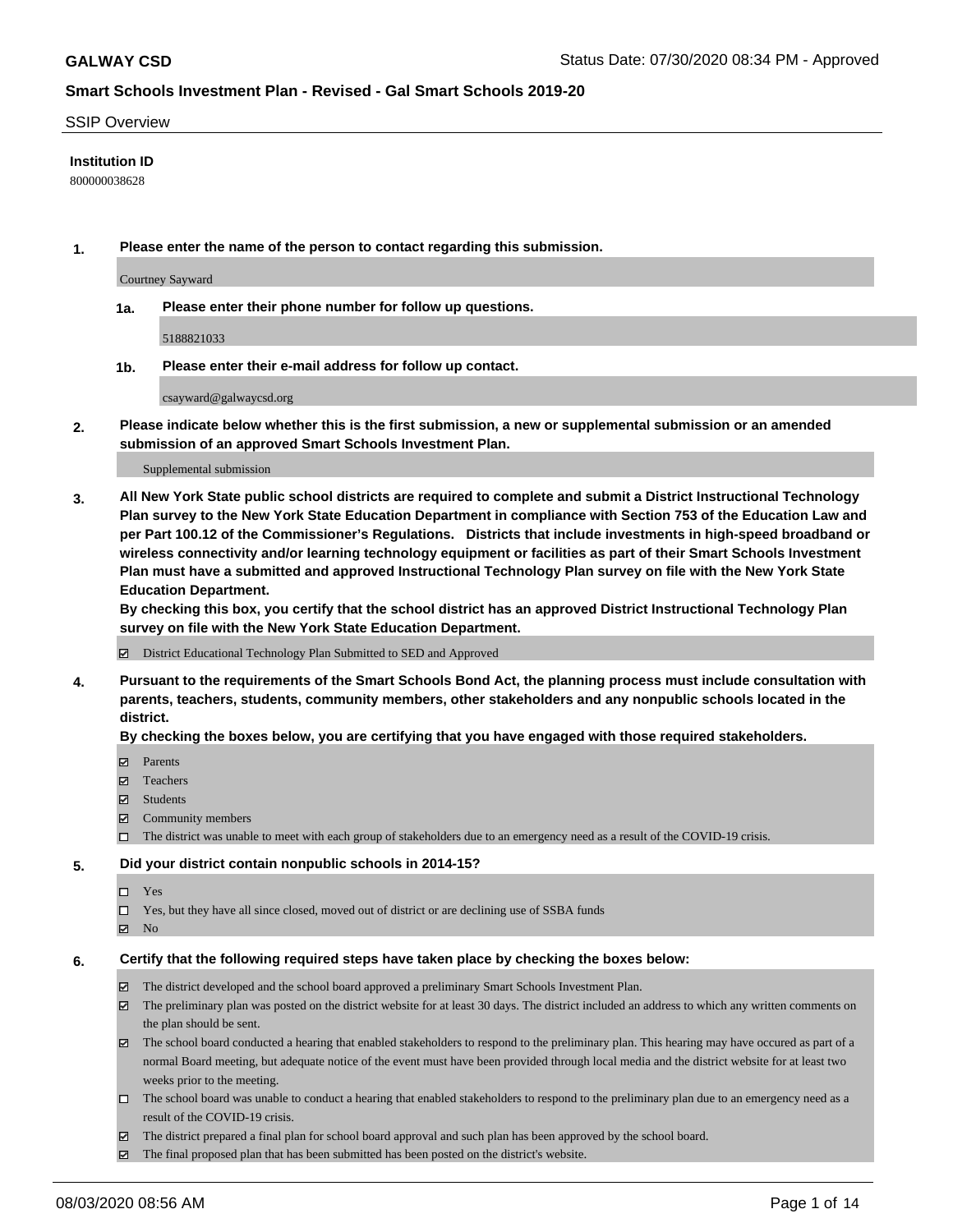SSIP Overview

**6a. Please upload the proposed Smart Schools Investment Plan (SSIP) that was posted on the district's website, along with any supporting materials. Note that this should be different than your recently submitted Educational Technology Survey. The Final SSIP, as approved by the School Board, should also be posted on the website and remain there during the course of the projects contained therein.**

SSIP-GALWAYCSD.pdf

**6b. Enter the webpage address where the final Smart Schools Investment Plan is posted. The Plan should remain posted for the life of the included projects.**

https://www.galwaycsd.org/district/district\_-\_departments/technology

**7. Please enter an estimate of the total number of students and staff that will benefit from this Smart Schools Investment Plan based on the cumulative projects submitted to date.**

1,050

**8. An LEA/School District may partner with one or more other LEA/School Districts to form a consortium to pool Smart Schools Bond Act funds for a project that meets all other Smart School Bond Act requirements. Each school district participating in the consortium will need to file an approved Smart Schools Investment Plan for the project and submit a signed Memorandum of Understanding that sets forth the details of the consortium including the roles of each respective district.**

 $\Box$  The district plans to participate in a consortium to partner with other school district(s) to implement a Smart Schools project.

### **9. Please enter the name and 6-digit SED Code for each LEA/School District participating in the Consortium.**

| <b>Partner LEA/District</b> | ISED BEDS Code |
|-----------------------------|----------------|
| (No Response)               | (No Response)  |

### **10. Please upload a signed Memorandum of Understanding with all of the participating Consortium partners.**

(No Response)

**11. Your district's Smart Schools Bond Act Allocation is:**

\$759,384

#### **12. Final 2014-15 BEDS Enrollment to calculate Nonpublic Sharing Requirement**

|            | Public Enrollment | Nonpublic Enrollment | Total Enrollment | I Nonpublic Percentage |
|------------|-------------------|----------------------|------------------|------------------------|
| Enrollment | 874               |                      | 874.00           | 0.00                   |

**13. This table compares each category budget total, as entered in that category's page, to the total expenditures listed in the category's expenditure table. Any discrepancies between the two must be resolved before submission.**

|                                          | Sub-Allocations | <b>Expenditure Totals</b> | <b>Difference</b> |
|------------------------------------------|-----------------|---------------------------|-------------------|
| <b>School Connectivity</b>               | 0.00            | 0.00                      | 0.00              |
| Connectivity Projects for<br>Communities | 0.00            | 0.00                      | 0.00              |
| Classroom Technology                     | 26,128.00       | 26,128.00                 | 0.00              |
| Pre-Kindergarten Classrooms              | 0.00            | 0.00                      | 0.00              |
| Replace Transportable<br>Classrooms      | 0.00            | 0.00                      | 0.00              |
| <b>High-Tech Security Features</b>       | 0.00            | 0.00                      | 0.00              |
| Nonpublic Loan                           | 0.00            | 0.00                      | 0.00              |
| Totals:                                  |                 |                           |                   |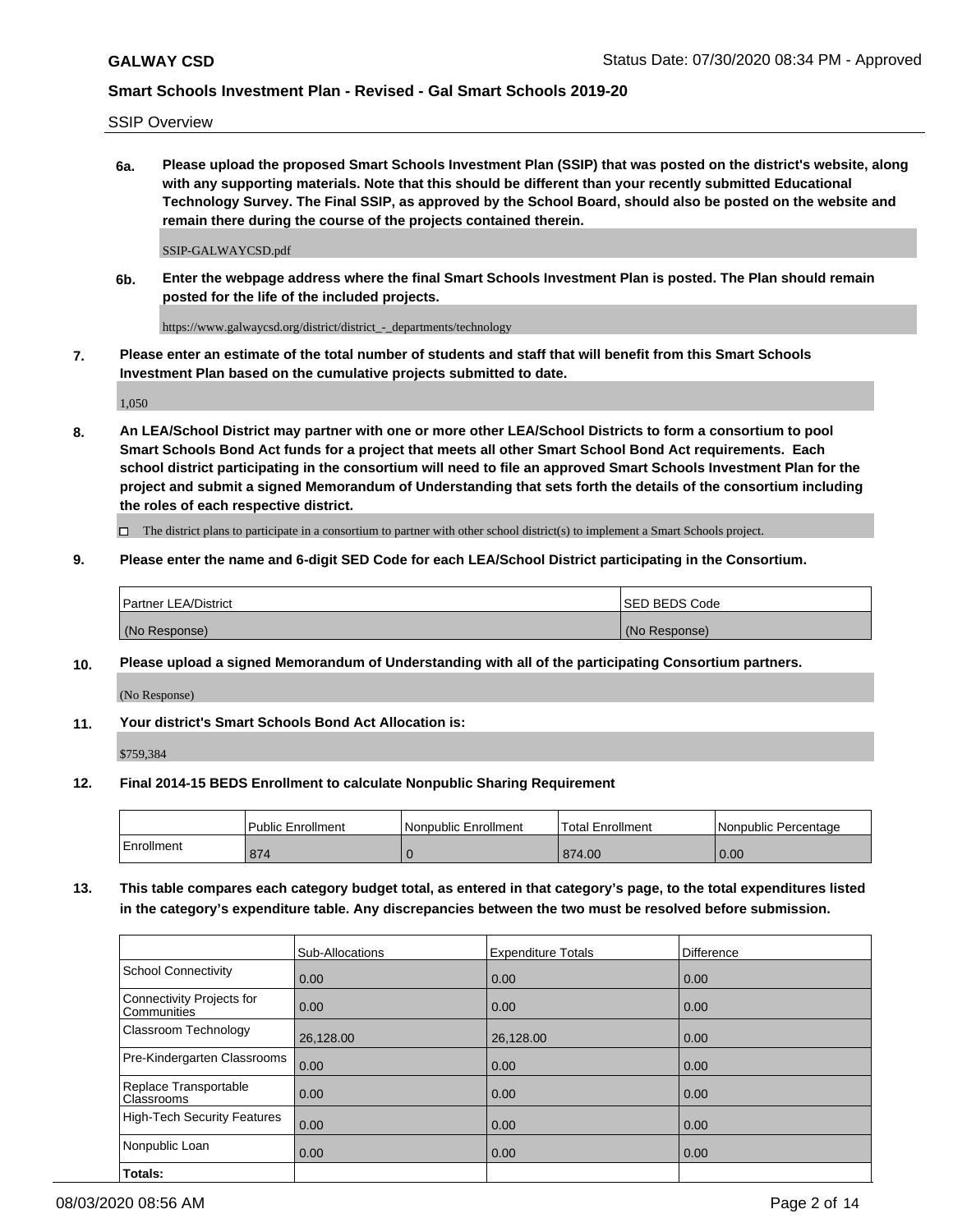SSIP Overview

| <b>Sub-Allocations</b> | Expenditure Totals | <b>Difference</b> |
|------------------------|--------------------|-------------------|
| 26,128<br>____         | 26,128             | 0                 |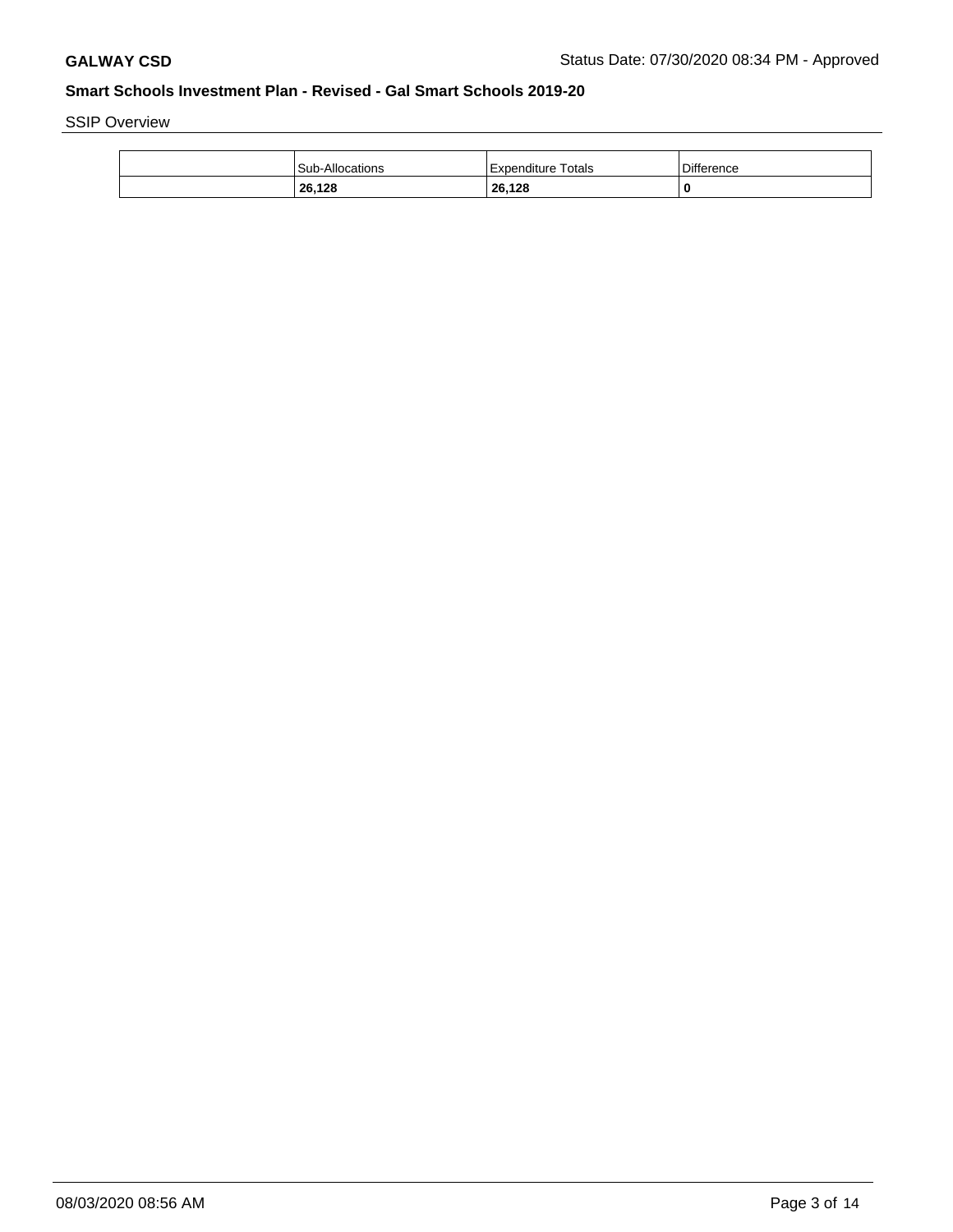School Connectivity

- **1. In order for students and faculty to receive the maximum benefit from the technology made available under the Smart Schools Bond Act, their school buildings must possess sufficient connectivity infrastructure to ensure that devices can be used during the school day. Smart Schools Investment Plans must demonstrate that:**
	- **• sufficient infrastructure that meets the Federal Communications Commission's 100 Mbps per 1,000 students standard currently exists in the buildings where new devices will be deployed, or**
	- **• is a planned use of a portion of Smart Schools Bond Act funds, or**
	- **• is under development through another funding source.**

**Smart Schools Bond Act funds used for technology infrastructure or classroom technology investments must increase the number of school buildings that meet or exceed the minimum speed standard of 100 Mbps per 1,000 students and staff within 12 months. This standard may be met on either a contracted 24/7 firm service or a "burstable" capability. If the standard is met under the burstable criteria, it must be:**

**1. Specifically codified in a service contract with a provider, and**

**2. Guaranteed to be available to all students and devices as needed, particularly during periods of high demand, such as computer-based testing (CBT) periods.**

**Please describe how your district already meets or is planning to meet this standard within 12 months of plan submission.**

(No Response)

**1a. If a district believes that it will be impossible to meet this standard within 12 months, it may apply for a waiver of this requirement, as described on the Smart Schools website. The waiver must be filed and approved by SED prior to submitting this survey.**

 $\Box$  By checking this box, you are certifying that the school district has an approved waiver of this requirement on file with the New York State Education Department.

**2. Connectivity Speed Calculator (Required). If the district currently meets the required speed, enter "Currently Met" in the last box: Expected Date When Required Speed Will be Met.**

|                  | l Number of     | Required Speed | Current Speed in | Expected Speed | Expected Date                           |
|------------------|-----------------|----------------|------------------|----------------|-----------------------------------------|
|                  | <b>Students</b> | In Mbps        | l Mbps           | to be Attained | When Required                           |
|                  |                 |                |                  |                | l Within 12 Months ISpeed Will be Met l |
| Calculated Speed | (No Response)   | 0.00           | (No Response)    | (No Response)  | (No Response)                           |

**3. Describe how you intend to use Smart Schools Bond Act funds for high-speed broadband and/or wireless connectivity projects in school buildings.**

(No Response)

**4. Describe the linkage between the district's District Instructional Technology Plan and how the proposed projects will improve teaching and learning. (There should be a link between your response to this question and your responses to Question 1 in Section IV - NYSED Initiatives Alignment: "Explain how the district use of instructional technology will serve as a part of a comprehensive and sustained effort to support rigorous academic standards attainment and performance improvement for students."** 

**Your answer should also align with your answers to the questions in Section II - Strategic Technology Planning and the associated Action Steps in Section III - Action Plan.)**

(No Response)

**5. If the district wishes to have students and staff access the Internet from wireless devices within the school building, or in close proximity to it, it must first ensure that it has a robust Wi-Fi network in place that has sufficient bandwidth to meet user demand.**

**Please describe how you have quantified this demand and how you plan to meet this demand.**

(No Response)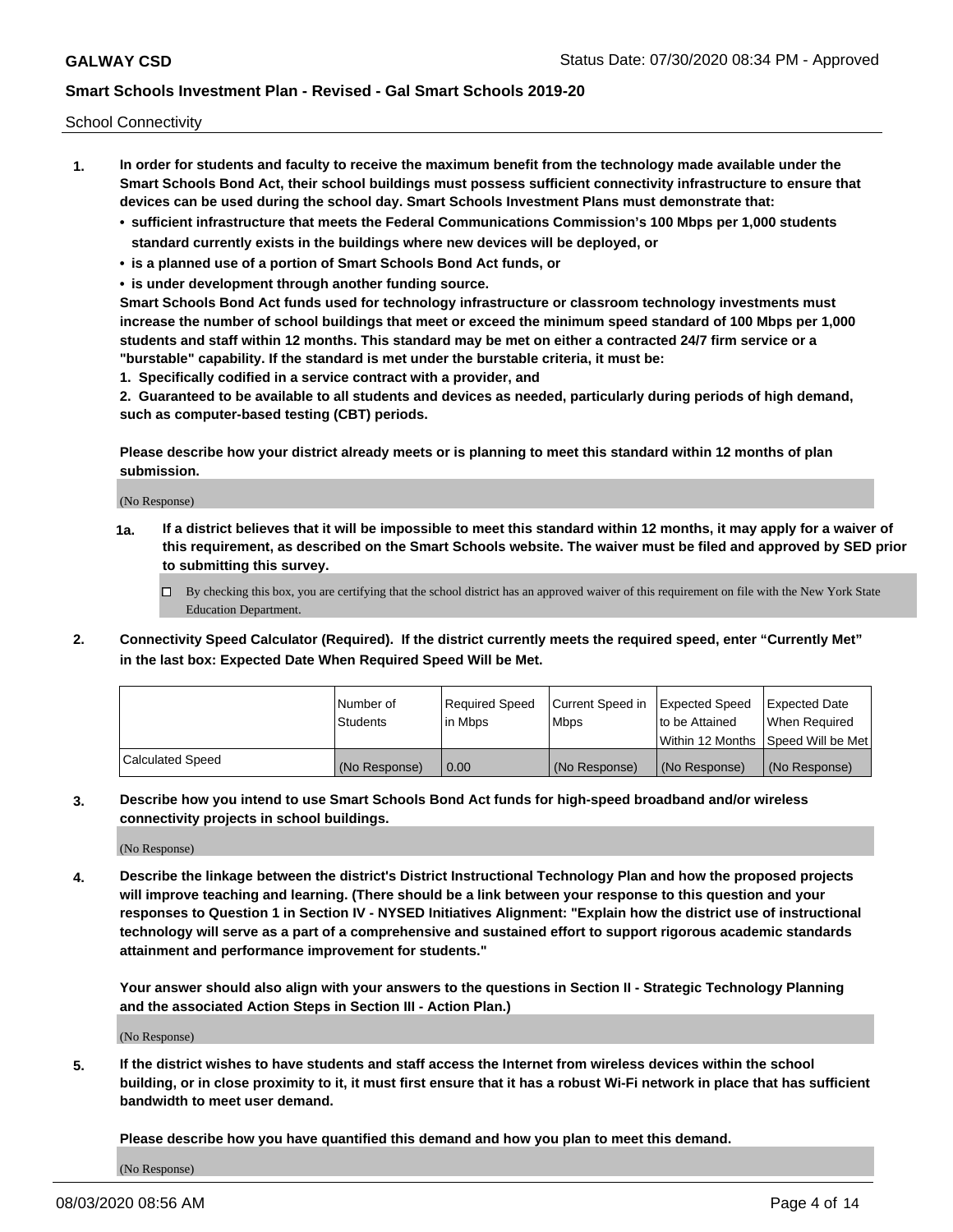School Connectivity

**6. Smart Schools plans with any expenditures in the School Connectivity category require a project number from the Office of Facilities Planning. Districts must submit an SSBA LOI and receive project numbers prior to submitting the SSIP. As indicated on the LOI, some projects may be eligible for a streamlined review and will not require a building permit.**

**Please indicate on a separate row each project number given to you by the Office of Facilities Planning.**

| Project Number |  |
|----------------|--|
| (No Response)  |  |

**7. Certain high-tech security and connectivity infrastructure projects may be eligible for an expedited review process as determined by the Office of Facilities Planning.**

## **Was your project deemed eligible for streamlined review?**

(No Response)

### **8. Include the name and license number of the architect or engineer of record.**

| l Name        | License Number |
|---------------|----------------|
| (No Response) | (No Response)  |

### **9. Public Expenditures – Loanable (Counts toward the nonpublic loan calculation)**

| Select the allowable expenditure type.<br>Repeat to add another item under each type. | <b>PUBLIC</b> Items to be<br>l Purchased | Quantity         | l Cost Per Item  | <b>Total Cost</b> |
|---------------------------------------------------------------------------------------|------------------------------------------|------------------|------------------|-------------------|
| (No Response)                                                                         | (No Response)                            | (No<br>Response) | (No<br>Response) | 0.00              |
|                                                                                       |                                          | 0                | 0.00             |                   |

## **10. Public Expenditures – Non-Loanable (Does not count toward nonpublic loan calculation)**

| Select the allowable expenditure<br>type.<br>Repeat to add another item under<br>each type. | <b>PUBLIC</b> Items to be purchased | Quantity      | Cost per Item | <b>Total Cost</b> |
|---------------------------------------------------------------------------------------------|-------------------------------------|---------------|---------------|-------------------|
| (No Response)                                                                               | (No Response)                       | (No Response) | (No Response) | 0.00              |
|                                                                                             |                                     |               | 0.00          |                   |

#### **11. Final 2014-15 BEDS Enrollment to calculate Nonpublic Sharing Requirement (no changes allowed.)**

|            | Public Enrollment | Nonpublic Enrollment | 'Total Enrollment | l Nonpublic Percentage |
|------------|-------------------|----------------------|-------------------|------------------------|
| Enrollment | 874               |                      | 874.00            | 0.00                   |

### **12. Total Public Budget - Loanable (Counts toward the nonpublic loan calculation)**

|                                                      | Public Allocations | <b>Estimated Nonpublic Loan</b><br>Amount | Estimated Total Sub-Allocations |
|------------------------------------------------------|--------------------|-------------------------------------------|---------------------------------|
| Network/Access Costs                                 | (No Response)      | 0.00                                      | 0.00                            |
| School Internal Connections and<br><b>Components</b> | (No Response)      | 0.00                                      | 0.00                            |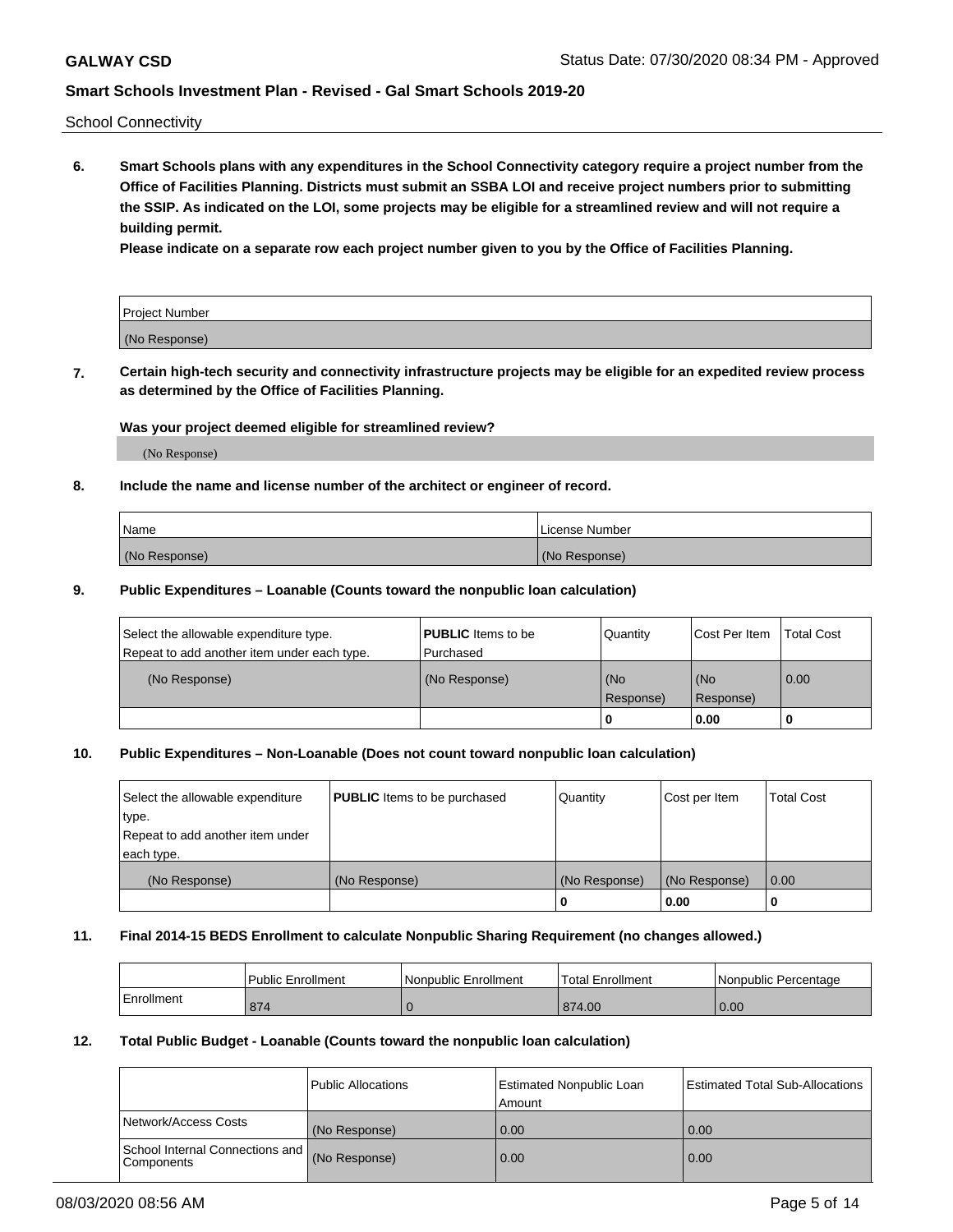School Connectivity

|         | Public Allocations | <b>Estimated Nonpublic Loan</b><br>l Amount | <b>Estimated Total Sub-Allocations</b> |
|---------|--------------------|---------------------------------------------|----------------------------------------|
| l Other | (No Response)      | 0.00                                        | 0.00                                   |
| Totals: | 0.00               | 0                                           |                                        |

# **13. Total Public Budget – Non-Loanable (Does not count toward the nonpublic loan calculation)**

|                                                   | Sub-<br>Allocation |
|---------------------------------------------------|--------------------|
|                                                   |                    |
| Network/Access Costs                              | (No Response)      |
| <b>Outside Plant Costs</b>                        | (No Response)      |
| <b>School Internal Connections and Components</b> | (No Response)      |
| Professional Services                             | (No Response)      |
| Testing                                           | (No Response)      |
| <b>Other Upfront Costs</b>                        | (No Response)      |
| <b>Other Costs</b>                                | (No Response)      |
| <b>Totals:</b>                                    | 0.00               |

# **14. School Connectivity Totals**

|                          | Total Sub-Allocations |
|--------------------------|-----------------------|
| Total Loanable Items     | 0.00                  |
| Total Non-Ioanable Items | 0.00                  |
| Totals:                  | 0                     |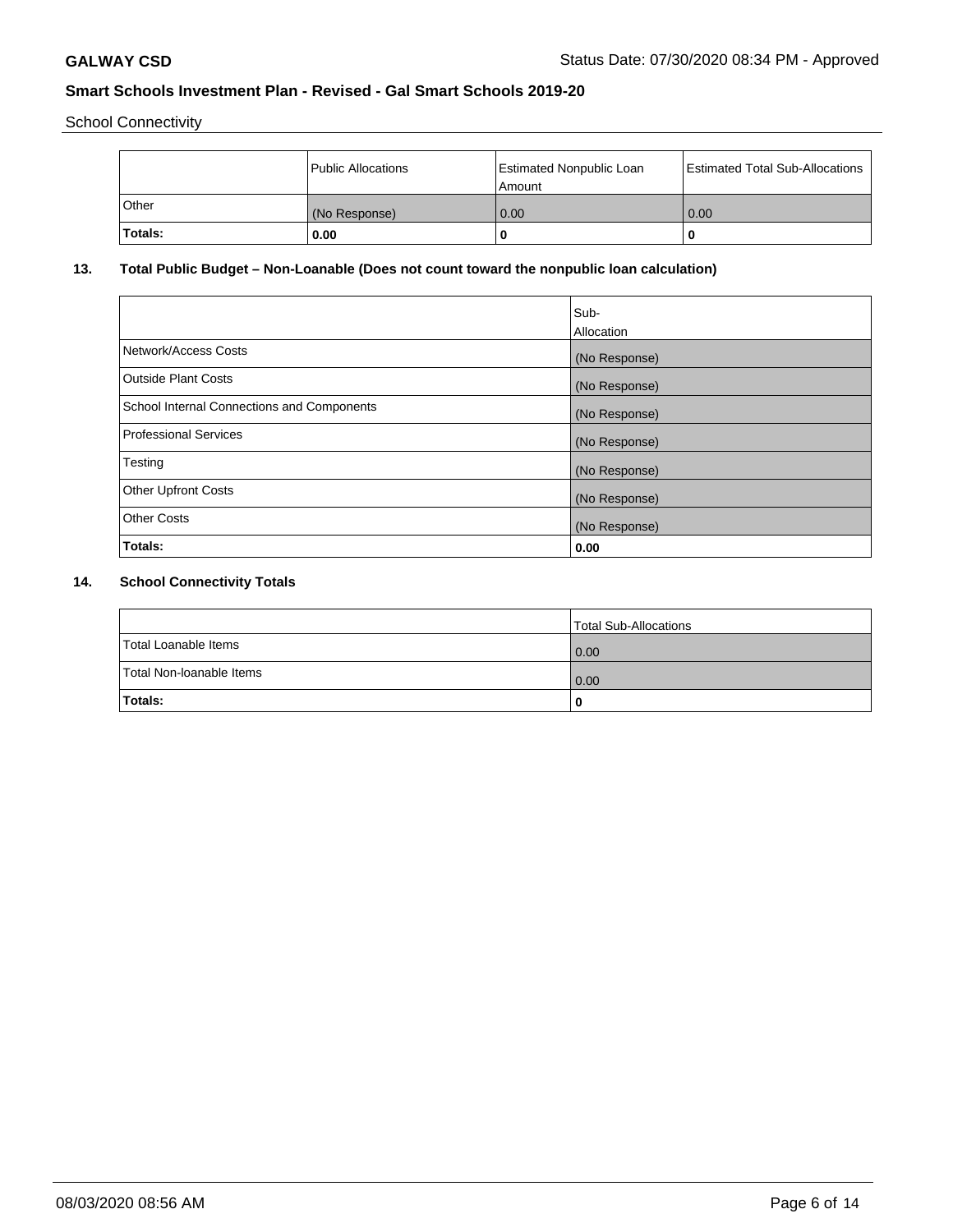Community Connectivity (Broadband and Wireless)

**1. Describe how you intend to use Smart Schools Bond Act funds for high-speed broadband and/or wireless connectivity projects in the community.**

(No Response)

**2. Please describe how the proposed project(s) will promote student achievement and increase student and/or staff access to the Internet in a manner that enhances student learning and/or instruction outside of the school day and/or school building.**

(No Response)

**3. Community connectivity projects must comply with all the necessary local building codes and regulations (building and related permits are not required prior to plan submission).**

 $\Box$  I certify that we will comply with all the necessary local building codes and regulations.

**4. Please describe the physical location of the proposed investment.**

(No Response)

**5. Please provide the initial list of partners participating in the Community Connectivity Broadband Project, along with their Federal Tax Identification (Employer Identification) number.**

| <b>Project Partners</b> | l Federal ID # |
|-------------------------|----------------|
| (No Response)           | (No Response)  |

**6. Please detail the type, quantity, per unit cost and total cost of the eligible items under each sub-category.**

| Select the allowable expenditure | Item to be purchased | Quantity      | Cost per Item | <b>Total Cost</b> |
|----------------------------------|----------------------|---------------|---------------|-------------------|
| type.                            |                      |               |               |                   |
| Repeat to add another item under |                      |               |               |                   |
| each type.                       |                      |               |               |                   |
| (No Response)                    | (No Response)        | (No Response) | (No Response) | 0.00              |
|                                  |                      | o             | 0.00          |                   |

**7. If you are submitting an allocation for Community Connectivity, complete this table.**

**Note that the calculated Total at the bottom of the table must equal the Total allocation for this category that you entered in the SSIP Overview overall budget.**

|                                    | Sub-Allocation |
|------------------------------------|----------------|
| Network/Access Costs               | (No Response)  |
| Outside Plant Costs                | (No Response)  |
| <b>Tower Costs</b>                 | (No Response)  |
| <b>Customer Premises Equipment</b> | (No Response)  |
| <b>Professional Services</b>       | (No Response)  |
| Testing                            | (No Response)  |
| <b>Other Upfront Costs</b>         | (No Response)  |
| <b>Other Costs</b>                 | (No Response)  |
| Totals:                            | 0.00           |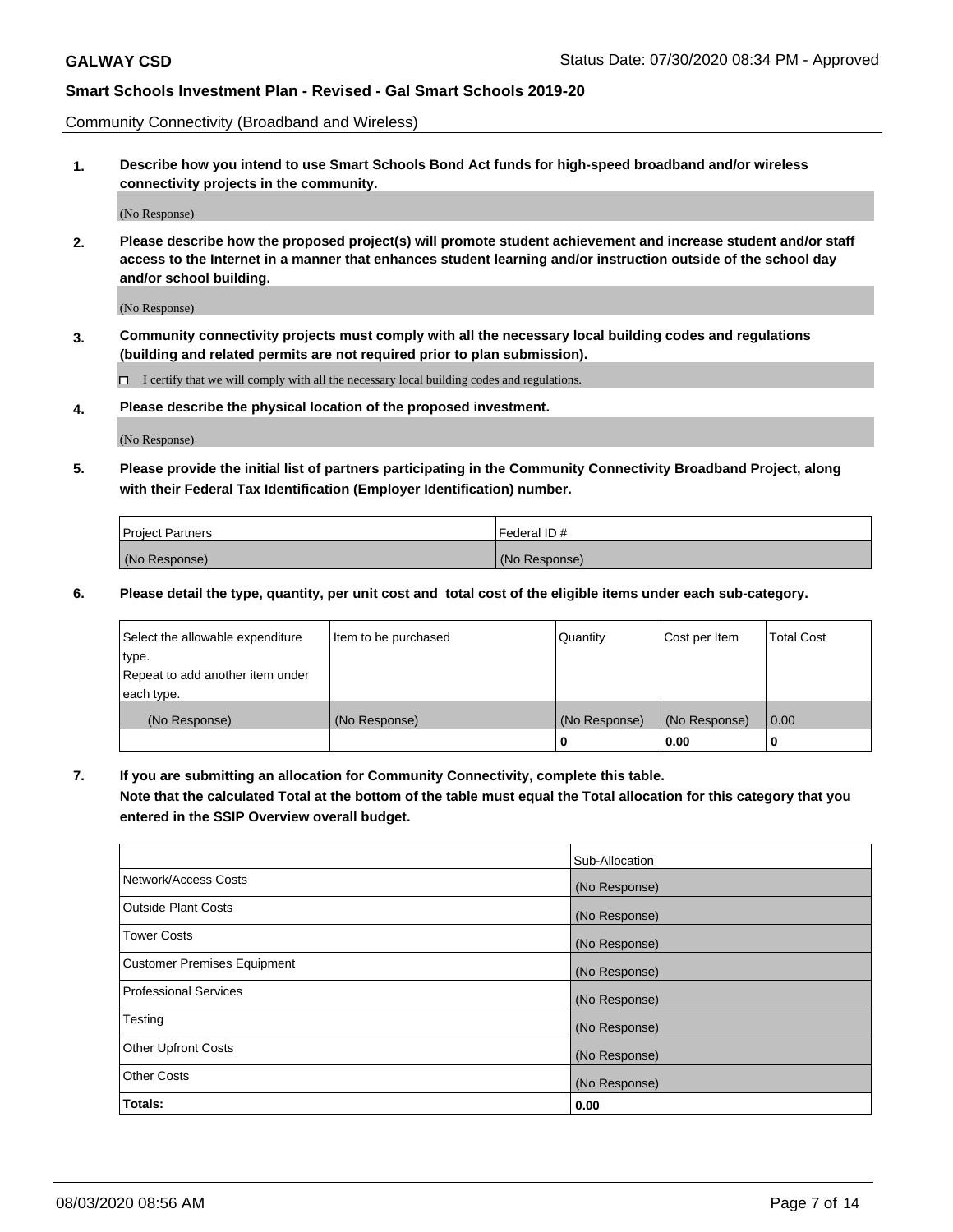### Classroom Learning Technology

**1. In order for students and faculty to receive the maximum benefit from the technology made available under the Smart Schools Bond Act, their school buildings must possess sufficient connectivity infrastructure to ensure that devices can be used during the school day. Smart Schools Investment Plans must demonstrate that sufficient infrastructure that meets the Federal Communications Commission's 100 Mbps per 1,000 students standard currently exists in the buildings where new devices will be deployed, or is a planned use of a portion of Smart Schools Bond Act funds, or is under development through another funding source. Smart Schools Bond Act funds used for technology infrastructure or classroom technology investments must increase the number of school buildings that meet or exceed the minimum speed standard of 100 Mbps per 1,000 students and staff within 12 months. This standard may be met on either a contracted 24/7 firm service or a "burstable" capability. If the standard is met under the burstable criteria, it must be:**

**1. Specifically codified in a service contract with a provider, and**

**2. Guaranteed to be available to all students and devices as needed, particularly during periods of high demand, such as computer-based testing (CBT) periods.**

**Please describe how your district already meets or is planning to meet this standard within 12 months of plan submission.**

Galway CSD currently meets the 100Mbps per 1,000 students requirement. We access our high speed internet through the Northeast Regional Information Center. Their recent report, issued on February 25, 2020 stated that we purchase 160Mbps at \$97.00 per Mbps.

- **1a. If a district believes that it will be impossible to meet this standard within 12 months, it may apply for a waiver of this requirement, as described on the Smart Schools website. The waiver must be filed and approved by SED prior to submitting this survey.**
	- By checking this box, you are certifying that the school district has an approved waiver of this requirement on file with the New York State Education Department.
- **2. Connectivity Speed Calculator (Required). If the district currently meets the required speed, enter "Currently Met" in the last box: Expected Date When Required Speed Will be Met.**

|                  | INumber of<br><b>Students</b> | Required Speed<br>l in Mbps | Current Speed in Expected Speed<br>l Mbps | Ito be Attained | Expected Date<br>When Required<br>Within 12 Months Speed Will be Met |
|------------------|-------------------------------|-----------------------------|-------------------------------------------|-----------------|----------------------------------------------------------------------|
| Calculated Speed | 874                           | 87.40                       | 160                                       | 160             | <b>Currently Met</b>                                                 |

**3. If the district wishes to have students and staff access the Internet from wireless devices within the school building, or in close proximity to it, it must first ensure that it has a robust Wi-Fi network in place that has sufficient bandwidth to meet user demand.**

**Please describe how you have quantified this demand and how you plan to meet this demand.**

Our internet service provider supplies adequate bandwidth for the district. We have been executing a plan of installing wireless access points in all classrooms and libraries, which is now almost complete. We are also starting a project with upgrading our switches, cables, wireless access point, and controller to ensure better coverage, bandwidth, and reliability throughout our building for our students. We will also start investigating wireless internet outside of our building.

**4. All New York State public school districts are required to complete and submit an Instructional Technology Plan survey to the New York State Education Department in compliance with Section 753 of the Education Law and per Part 100.12 of the Commissioner's Regulations.**

**Districts that include educational technology purchases as part of their Smart Schools Investment Plan must have a submitted and approved Instructional Technology Plan survey on file with the New York State Education Department.**

By checking this box, you are certifying that the school district has an approved Instructional Technology Plan survey on file with the New York State Education Department.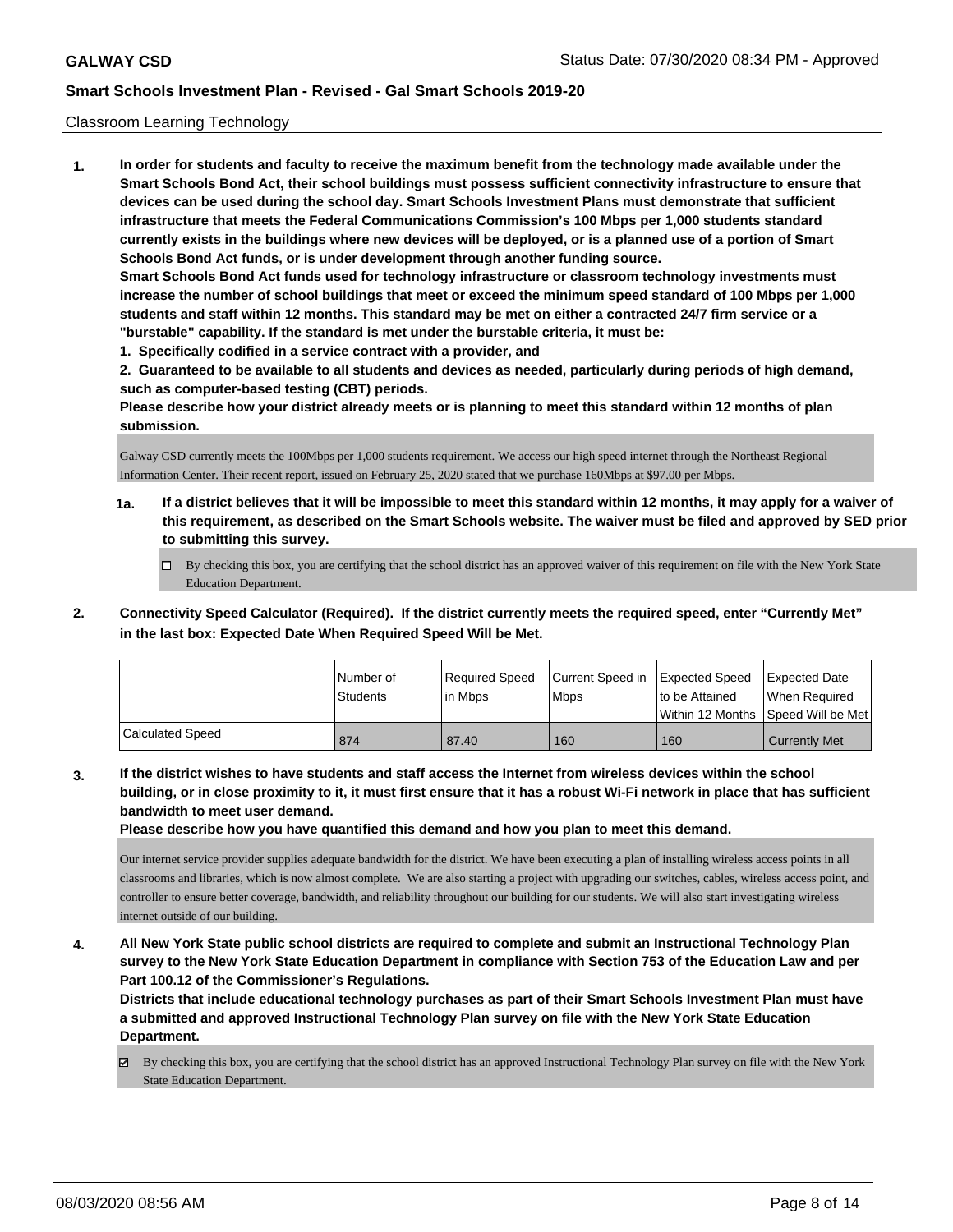### Classroom Learning Technology

**5. Describe the devices you intend to purchase and their compatibility with existing or planned platforms or systems. Specifically address the adequacy of each facility's electrical, HVAC and other infrastructure necessary to install and support the operation of the planned technology.**

We intend to purchase Chromebooks with this additional funding. We are moving our Chromebook access down to early elementary grades to better prepare our students for computer based testing. This additional funding will allow us to purchase enough devices for our students to each have a device in a grade level. We currently use Chromebooks in grades 4 - 12 and therefore know that additional chromebooks would be compatible with our existing platforms and systems. Each classroom already has sufficient power to charge the devices in a charging cart.

### **6. Describe how the proposed technology purchases will:**

- **> enhance differentiated instruction;**
- **> expand student learning inside and outside the classroom;**
- **> benefit students with disabilities and English language learners; and**
- **> contribute to the reduction of other learning gaps that have been identified within the district.**

**The expectation is that districts will place a priority on addressing the needs of students who struggle to succeed in a rigorous curriculum. Responses in this section should specifically address this concern and align with the district's Instructional Technology Plan (in particular Question 2 of E. Curriculum and Instruction: "Does the district's instructional technology plan address the needs of students with disabilities to ensure equitable access to instruction, materials and assessments?" and Question 3 of the same section: "Does the district's instructional technology plan address the provision of assistive technology specifically for students with disabilities to ensure access to and participation in the general curriculum?")**

**In addition, describe how the district ensures equitable access to instruction, materials and assessments and participation in the general curriculum for both SWD and English Language Learners/Multilingual Learners (ELL/MLL) students.**

Purchasing additional chromebooks will help teachers differentiate their instruction by allowing teachers and students to have access to digital resources that support this type of instruction. We currently utilize several platforms that assist teachers in curating resources at all learning levels in their classroom. Ensuring every student has a device will ensure equitable access with our students and ensure we meet each student's needs. Chromebooks can expand learning in and out of the classroom by giving students access to more information and more opportunities. Whether they are learning to sort through the information age or curate content of their own, their opportunities are increased. All students can benefit from having access to a device that will support their learning. Chromebooks have many features and programs that support our students with disabilities population. They have screen readers, font modification, touch capability, and access to programs designed for their needs. These devices will assist our special education teachers, special area teachers, and support staff to provide all the resources needed for our students. Additionally, chromebooks are an important tool for English Language Learners because they provide access to essential tools to support their growth in language acquisition.

## **7. Where appropriate, describe how the proposed technology purchases will enhance ongoing communication with parents and other stakeholders and help the district facilitate technology-based regional partnerships, including distance learning and other efforts.**

Additional chromebooks will allow teachers and students to connect to other classrooms. This will facilitate collaboration between our students and other students locally, nationally, and internationally. In addition, these devices could go home with students as needed for remote/virtual learning and to promote a school-parent partnership.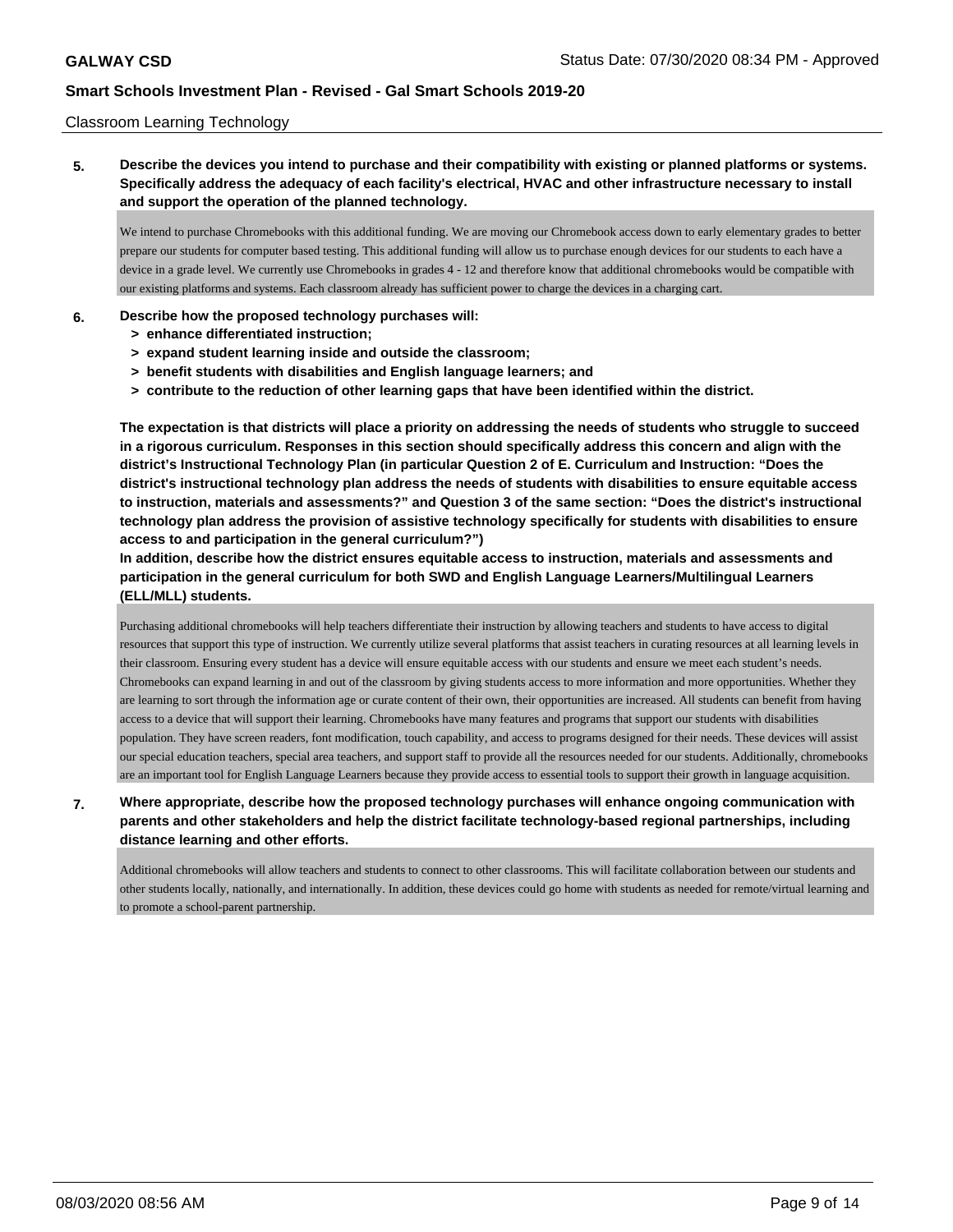### Classroom Learning Technology

**8. Describe the district's plan to provide professional development to ensure that administrators, teachers and staff can employ the technology purchased to enhance instruction successfully.**

**Note: This response should be aligned and expanded upon in accordance with your district's response to Question 1 of F. Professional Development of your Instructional Technology Plan: "Please provide a summary of professional development offered to teachers and staff, for the time period covered by this plan, to support technology to enhance teaching and learning. Please include topics, audience and method of delivery within your summary."**

The technology committee coordinates with the professional learning committee to provide technology instructional guidance to meet the needs of staff and administration. Educational needs are determined by surveys, feedback, and evaluation. Teachers have been offered Chromebook 101 training at the beginning of each school year. This training introduces them to the device, tips and tricks, and essential applications. From there, teachers have participated in other professional learning opportunities focusing on specific programs on the chromebook and/or instructional strategies that utilize classroom technologies, including chromebooks. Professional learning opportunities are held in district during Conference Days, in district during the day and after school, remotely through online learning opportunities, and at local workshops and conferences.

- **9. Districts must contact one of the SUNY/CUNY teacher preparation programs listed on the document on the left side of the page that supplies the largest number of the district's new teachers to request advice on innovative uses and best practices at the intersection of pedagogy and educational technology.**
	- $\boxtimes$  By checking this box, you certify that you have contacted the SUNY/CUNY teacher preparation program that supplies the largest number of your new teachers to request advice on these issues.
	- **9a. Please enter the name of the SUNY or CUNY Institution that you contacted.**

SUNY Plattsburgh

**9b. Enter the primary Institution phone number.**

518-564-2124

**9c. Enter the name of the contact person with whom you consulted and/or will be collaborating with on innovative uses of technology and best practices.**

Sarah Hackett

**10. To ensure the sustainability of technology purchases made with Smart Schools funds, districts must demonstrate a long-term plan to maintain and replace technology purchases supported by Smart Schools Bond Act funds. This sustainability plan shall demonstrate a district's capacity to support recurring costs of use that are ineligible for Smart Schools Bond Act funding such as device maintenance, technical support, Internet and wireless fees, maintenance of hotspots, staff professional development, building maintenance and the replacement of incidental items. Further, such a sustainability plan shall include a long-term plan for the replacement of purchased devices and equipment at the end of their useful life with other funding sources.**

By checking this box, you certify that the district has a sustainability plan as described above.

**11. Districts must ensure that devices purchased with Smart Schools Bond funds will be distributed, prepared for use, maintained and supported appropriately. Districts must maintain detailed device inventories in accordance with generally accepted accounting principles.**

 $\boxtimes$  By checking this box, you certify that the district has a distribution and inventory management plan and system in place.

**12. Please detail the type, quantity, per unit cost and total cost of the eligible items under each sub-category.**

| Select the allowable expenditure | I Item to be Purchased | Quantity | Cost per Item | <b>Total Cost</b> |
|----------------------------------|------------------------|----------|---------------|-------------------|
| type.                            |                        |          |               |                   |
| Repeat to add another item under |                        |          |               |                   |
| each type.                       |                        |          |               |                   |
| <b>Laptop Computers</b>          | Chromebooks            |          | 368.00        | 26,128.00         |
|                                  |                        | 71       | 368.00        | 26,128            |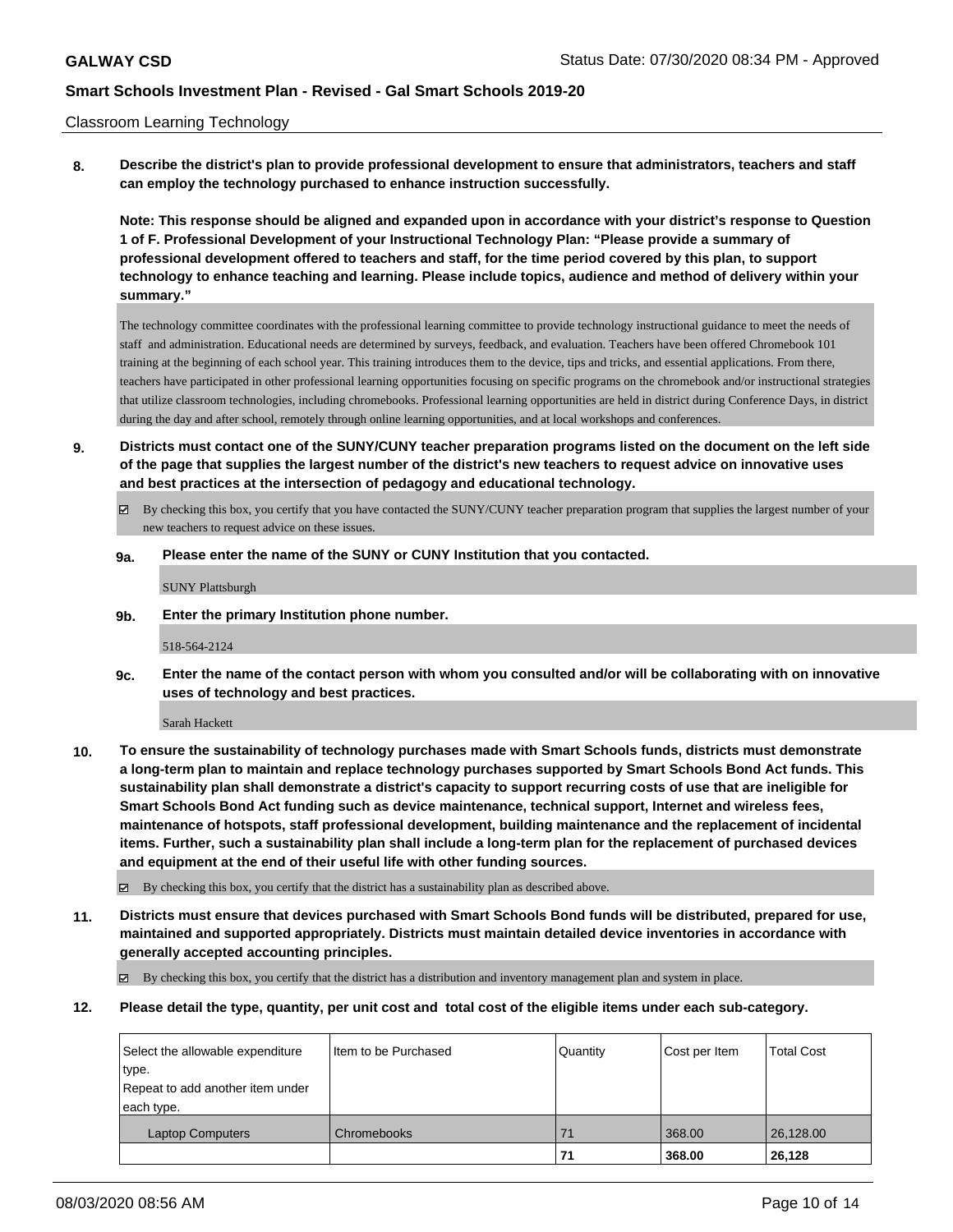Classroom Learning Technology

# **13. Final 2014-15 BEDS Enrollment to calculate Nonpublic Sharing Requirement (no changes allowed.)**

|            | <b>Public Enrollment</b> | Nonpublic Enrollment | <b>Total Enrollment</b> | l Nonpublic<br>l Percentage |
|------------|--------------------------|----------------------|-------------------------|-----------------------------|
| Enrollment | 874                      | v                    | 874.00                  | 0.00                        |

# **14. If you are submitting an allocation for Classroom Learning Technology complete this table.**

|                          | Public School Sub-Allocation | <b>Estimated Nonpublic Loan</b><br>Amount<br>(Based on Percentage Above) | <b>Estimated Total Public and</b><br>Nonpublic Sub-Allocation |
|--------------------------|------------------------------|--------------------------------------------------------------------------|---------------------------------------------------------------|
| Interactive Whiteboards  | (No Response)                | 0.00                                                                     | 0.00                                                          |
| <b>Computer Servers</b>  | (No Response)                | 0.00                                                                     | 0.00                                                          |
| <b>Desktop Computers</b> | (No Response)                | 0.00                                                                     | 0.00                                                          |
| <b>Laptop Computers</b>  | 26,128.00                    | 0.00                                                                     | 26,128.00                                                     |
| <b>Tablet Computers</b>  | (No Response)                | 0.00                                                                     | 0.00                                                          |
| <b>Other Costs</b>       | (No Response)                | 0.00                                                                     | 0.00                                                          |
| Totals:                  | 26,128.00                    | 0                                                                        | 26,128                                                        |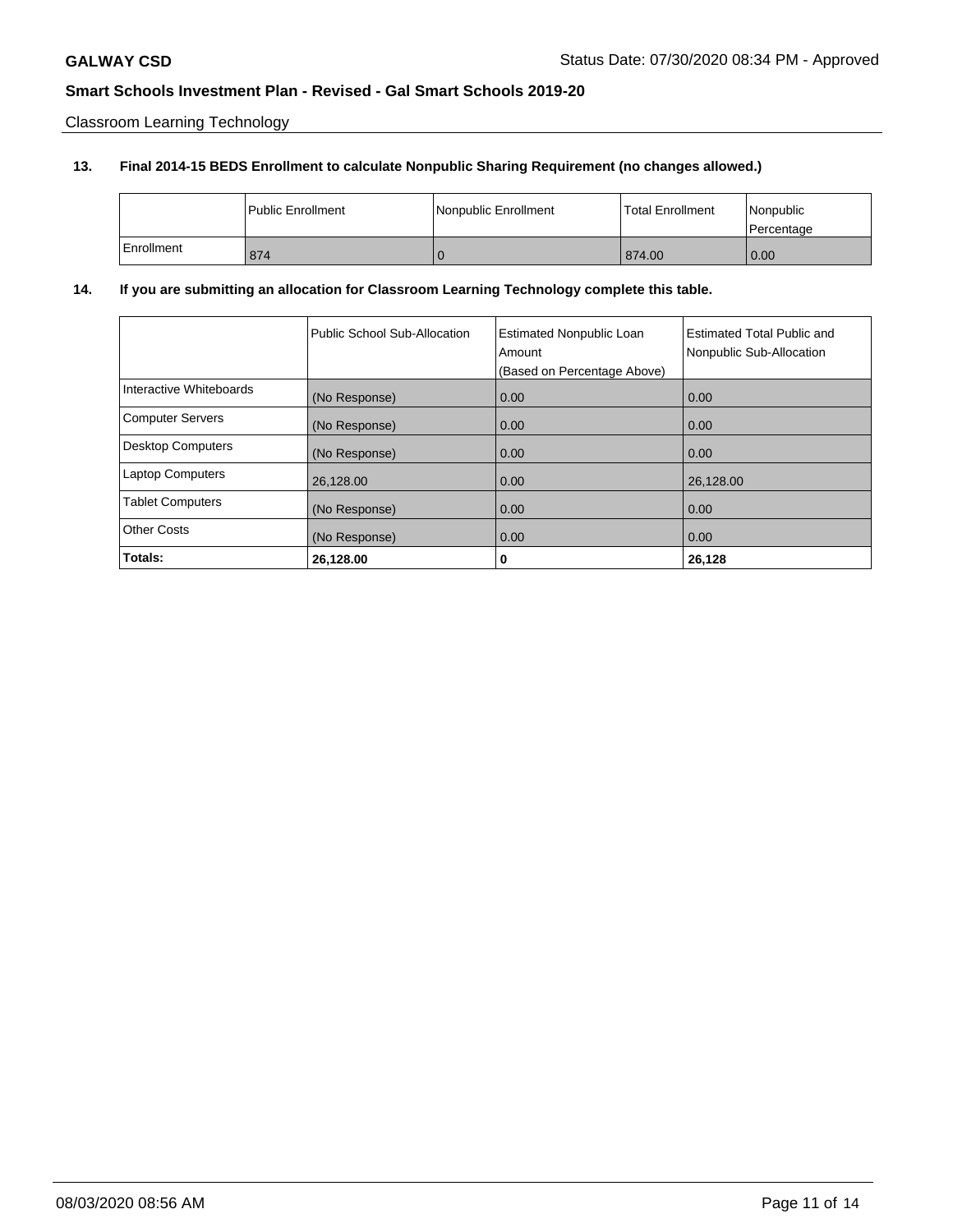### Pre-Kindergarten Classrooms

**1. Provide information regarding how and where the district is currently serving pre-kindergarten students and justify the need for additional space with enrollment projections over 3 years.**

(No Response)

- **2. Describe the district's plan to construct, enhance or modernize education facilities to accommodate prekindergarten programs. Such plans must include:**
	- **Specific descriptions of what the district intends to do to each space;**
	- **An affirmation that new pre-kindergarten classrooms will contain a minimum of 900 square feet per classroom;**
	- **The number of classrooms involved;**
	- **The approximate construction costs per classroom; and**
	- **Confirmation that the space is district-owned or has a long-term lease that exceeds the probable useful life of the improvements.**

(No Response)

**3. Smart Schools Bond Act funds may only be used for capital construction costs. Describe the type and amount of additional funds that will be required to support ineligible ongoing costs (e.g. instruction, supplies) associated with any additional pre-kindergarten classrooms that the district plans to add.**

(No Response)

**4. All plans and specifications for the erection, repair, enlargement or remodeling of school buildings in any public school district in the State must be reviewed and approved by the Commissioner. Districts that plan capital projects using their Smart Schools Bond Act funds will undergo a Preliminary Review Process by the Office of Facilities Planning.**

**Please indicate on a separate row each project number given to you by the Office of Facilities Planning.**

| Project Number |  |
|----------------|--|
| (No Response)  |  |
|                |  |

**5. Please detail the type, quantity, per unit cost and total cost of the eligible items under each sub-category.**

| Select the allowable expenditure | Item to be purchased | Quantity      | Cost per Item | <b>Total Cost</b> |
|----------------------------------|----------------------|---------------|---------------|-------------------|
| type.                            |                      |               |               |                   |
| Repeat to add another item under |                      |               |               |                   |
| each type.                       |                      |               |               |                   |
| (No Response)                    | (No Response)        | (No Response) | (No Response) | 0.00              |
|                                  |                      | U             | 0.00          |                   |

**6. If you have made an allocation for Pre-Kindergarten Classrooms, complete this table. Note that the calculated Total at the bottom of the table must equal the Total allocation for this category that you entered in the SSIP Overview overall budget.**

|                                          | Sub-Allocation |
|------------------------------------------|----------------|
| Construct Pre-K Classrooms               | (No Response)  |
| Enhance/Modernize Educational Facilities | (No Response)  |
| <b>Other Costs</b>                       | (No Response)  |
| Totals:                                  | 0.00           |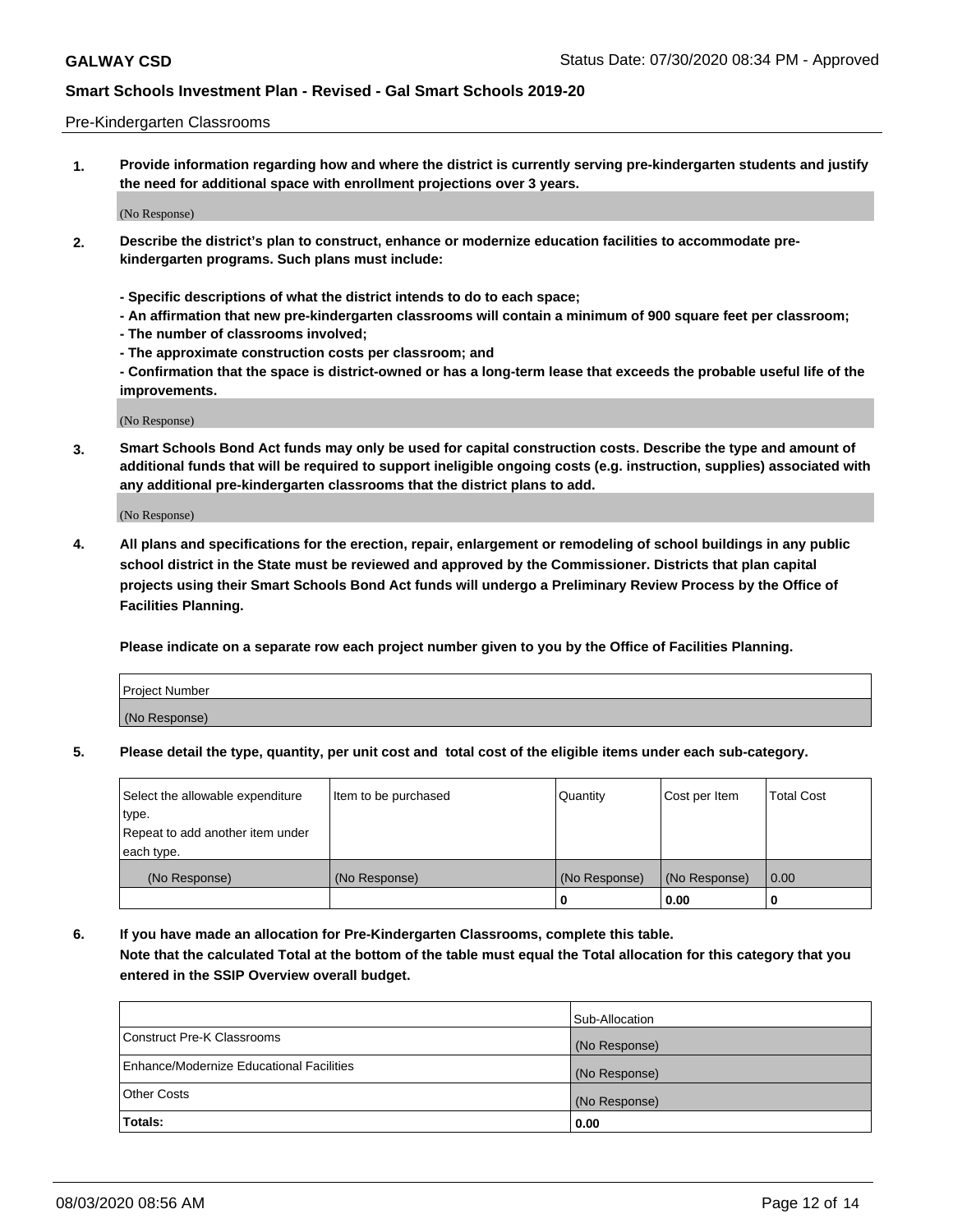Replace Transportable Classrooms

**1. Describe the district's plan to construct, enhance or modernize education facilities to provide high-quality instructional space by replacing transportable classrooms.**

(No Response)

**2. All plans and specifications for the erection, repair, enlargement or remodeling of school buildings in any public school district in the State must be reviewed and approved by the Commissioner. Districts that plan capital projects using their Smart Schools Bond Act funds will undergo a Preliminary Review Process by the Office of Facilities Planning.**

**Please indicate on a separate row each project number given to you by the Office of Facilities Planning.**

| Project Number |  |
|----------------|--|
|                |  |
|                |  |
|                |  |
|                |  |
| (No Response)  |  |
|                |  |
|                |  |
|                |  |

**3. For large projects that seek to blend Smart Schools Bond Act dollars with other funds, please note that Smart Schools Bond Act funds can be allocated on a pro rata basis depending on the number of new classrooms built that directly replace transportable classroom units.**

**If a district seeks to blend Smart Schools Bond Act dollars with other funds describe below what other funds are being used and what portion of the money will be Smart Schools Bond Act funds.**

(No Response)

**4. Please detail the type, quantity, per unit cost and total cost of the eligible items under each sub-category.**

| Select the allowable expenditure | Item to be purchased | Quantity      | Cost per Item | Total Cost |
|----------------------------------|----------------------|---------------|---------------|------------|
| ∣type.                           |                      |               |               |            |
| Repeat to add another item under |                      |               |               |            |
| each type.                       |                      |               |               |            |
| (No Response)                    | (No Response)        | (No Response) | (No Response) | 0.00       |
|                                  |                      | u             | 0.00          |            |

**5. If you have made an allocation for Replace Transportable Classrooms, complete this table. Note that the calculated Total at the bottom of the table must equal the Total allocation for this category that you entered in the SSIP Overview overall budget.**

|                                                | Sub-Allocation |
|------------------------------------------------|----------------|
| Construct New Instructional Space              | (No Response)  |
| Enhance/Modernize Existing Instructional Space | (No Response)  |
| Other Costs                                    | (No Response)  |
| Totals:                                        | 0.00           |